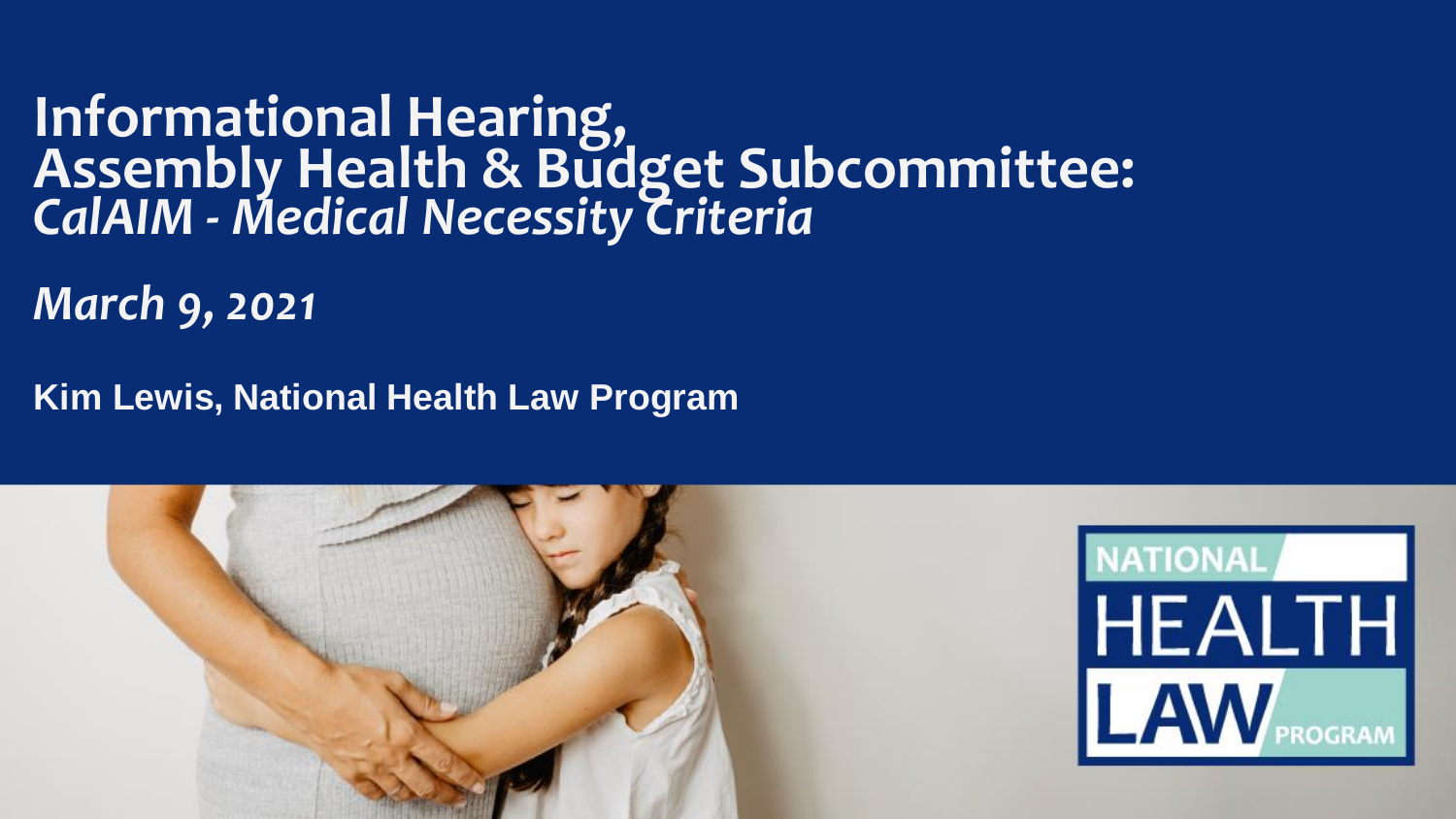

## NATIONAL HEALTH LAW PROGRAM

National public interest law firm working to advance access to quality health care and protect the legal rights of low-income and underserved people.

*Los Angeles, Washington D.C. & Chapel Hill, N.C* [www.healthlaw.org](http://www.healthlaw.org/)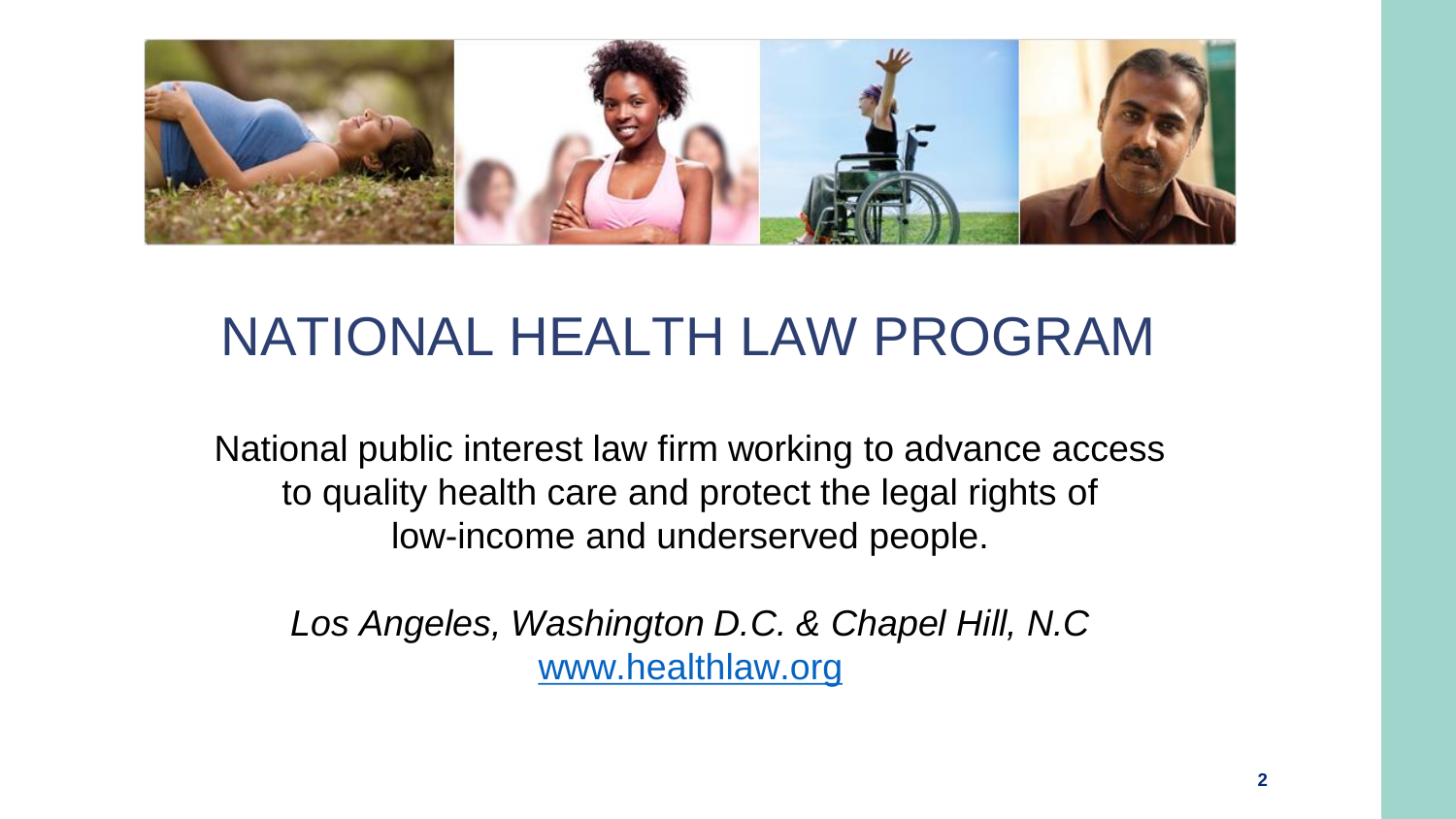## **EPSDT - Key Service Entitlement**

- **Early and Periodic Screening, Diagnostic and Treatment**
- Must be covered for Medicaid-eligible children and youth up to age 21
- Reasons for EPSDT
	- Children are not little adults
	- Adolescents are not big children

*See* 42 U.S.C. §§ 1396a(a)(10)(A), 1396a(a)(43), 1396d(a)(4)(B), 1396d(r); 42 C.F.R. § 441.50 et seq.

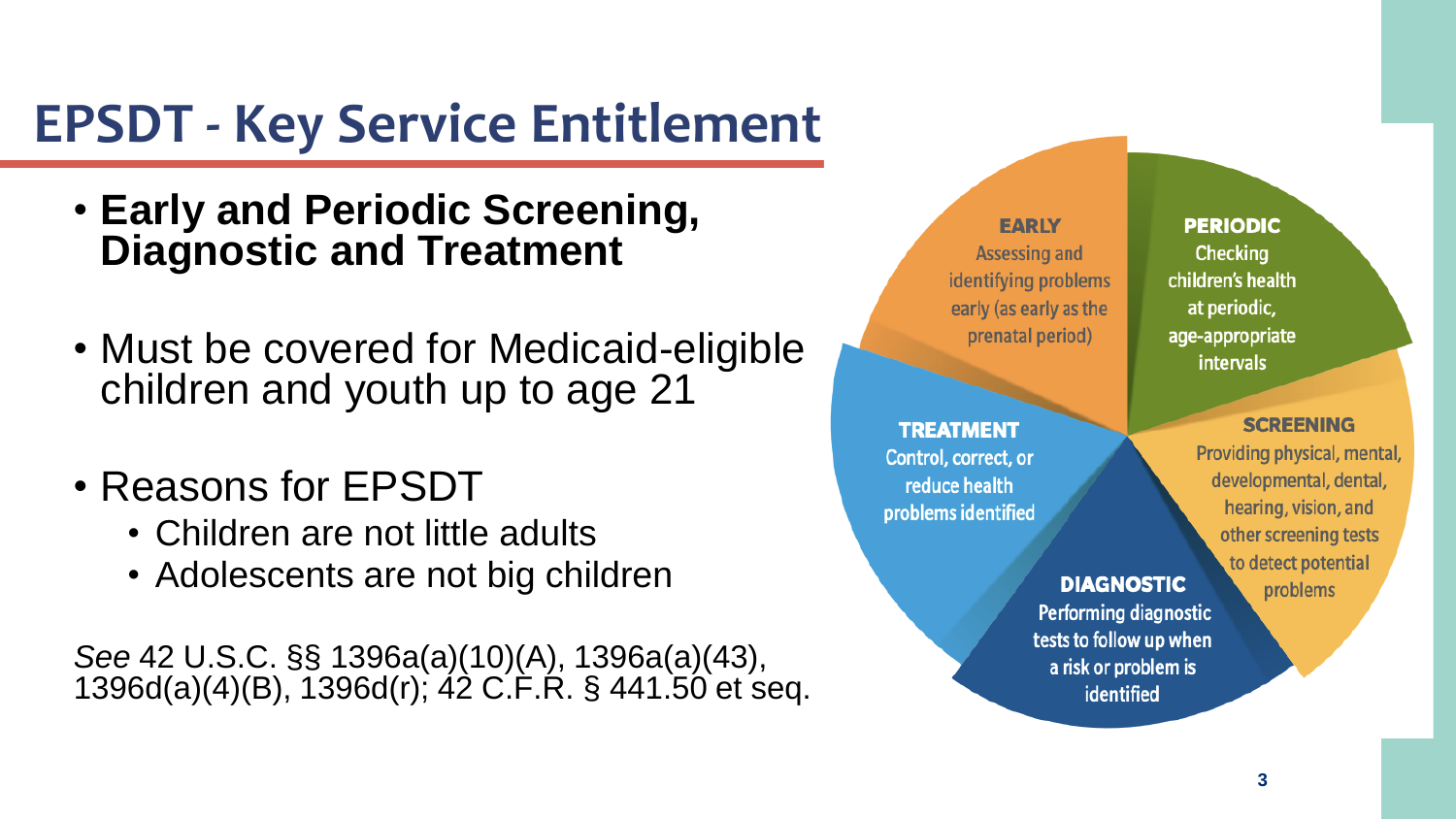# **EPSDT - Medical Necessity**

#### **The EPSDT statutory language is broad and includes:**

- *Necessary health care, diagnostic services, treatment, and other measures to correct or ameliorate defects and physical and mental illnesses and conditions* 
	- discovered by the screening services,
	- whether or not such services are covered under the State plan

*See* 42 U.S.C. § 1396d(r)(5)

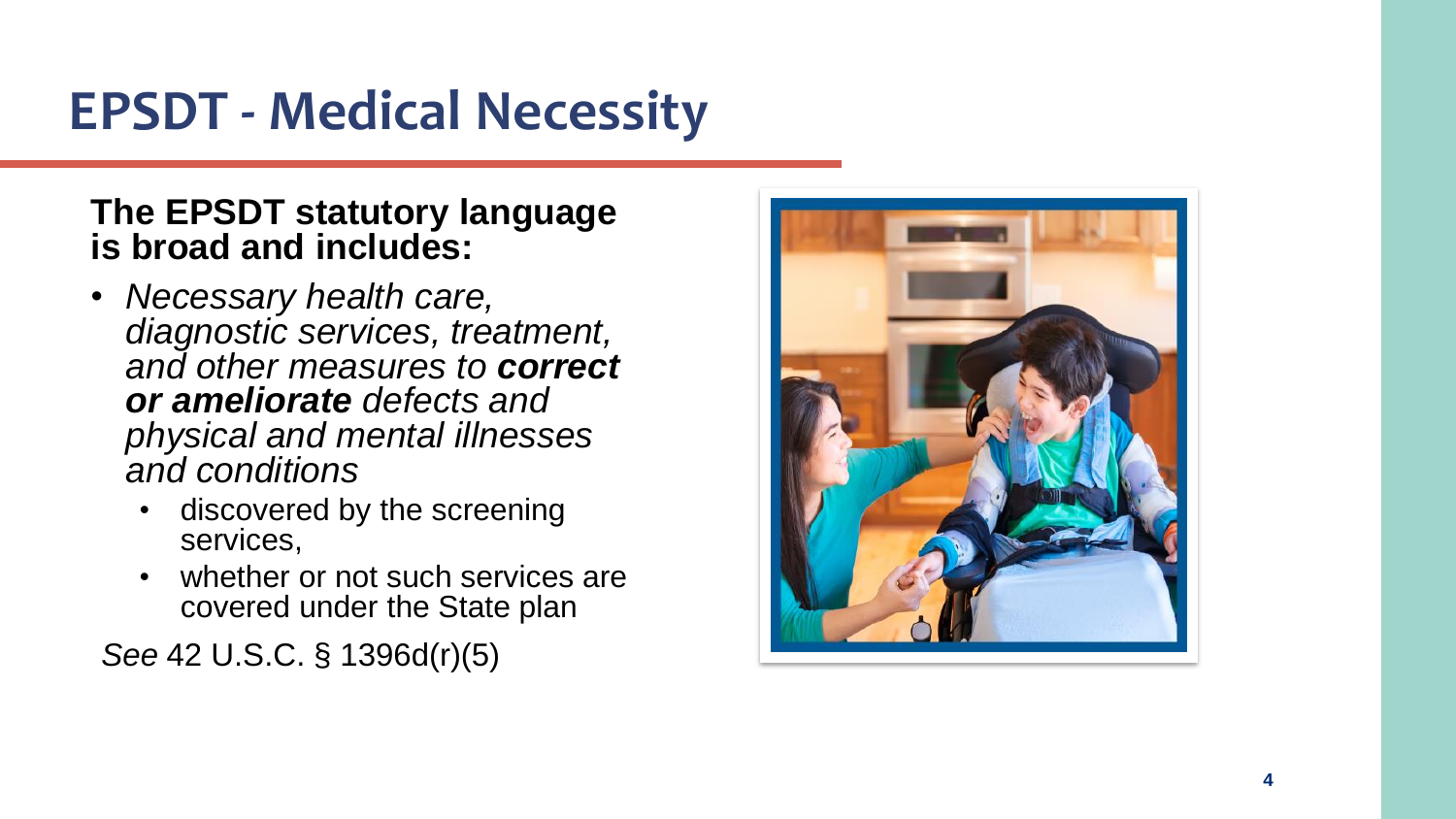## Medical Necessity Requirements - SB 1287

SB 1287 (Chapter 855, Statutes of 2018)

- Brought state law medical necessity standard for children/youth under age 21 into compliance with *federal standard*
	- *Cal. Welf. and Inst. Code § 14059.5(b)*
- Implement this law by guidance (e.g. all plan letters) to plans and providers until regulations are revised/adopted
- Require DHCS to update regulations by July 1, 2022
- Require DHCS and contractors (e.g. managed care plans) update any model evidence of coverage documents, beneficiary handbooks, and related materials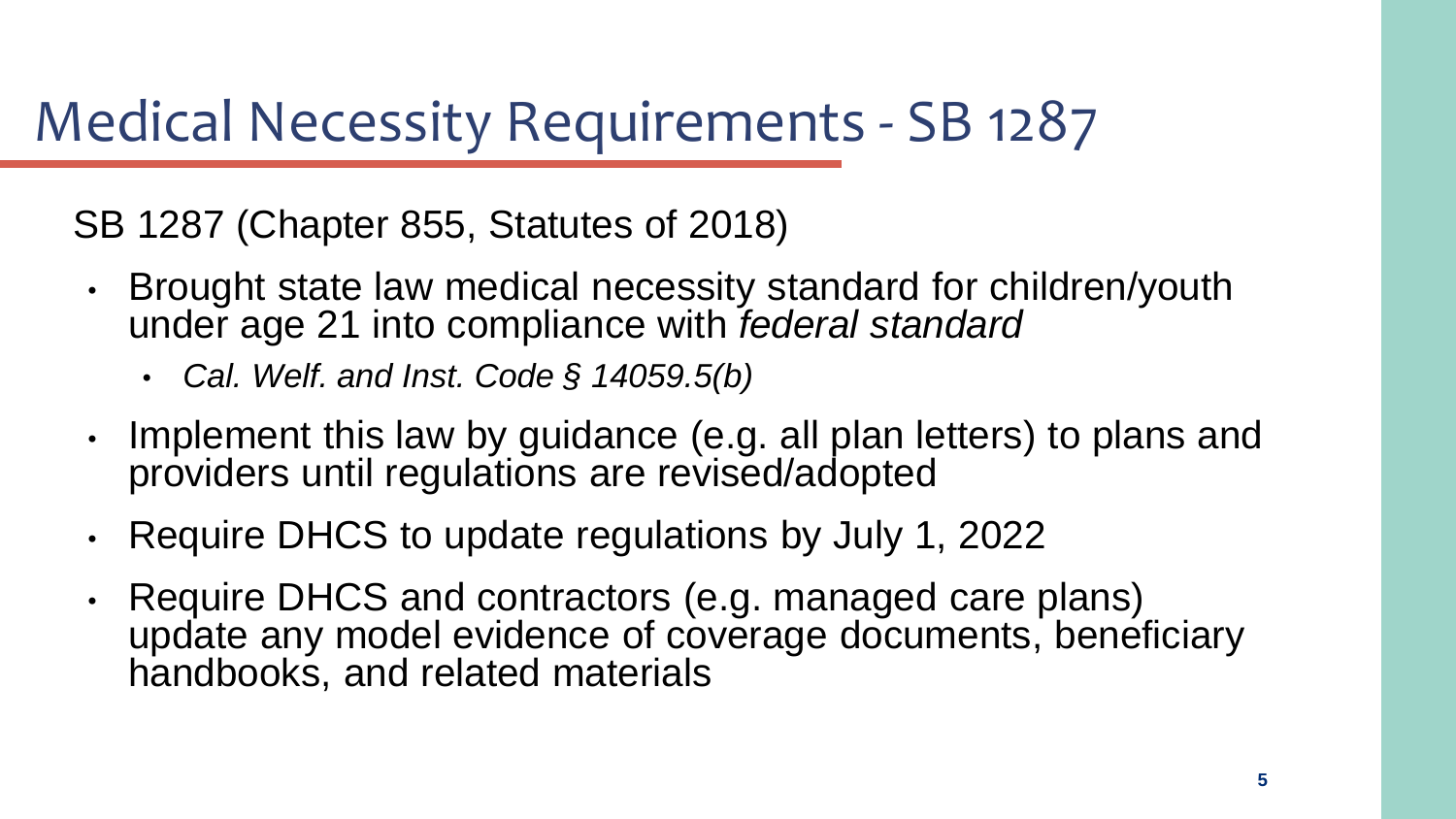### California Advancing & Innovating Medi-Cal (CalAIM) - medical necessity changes

- **Important goal**: Improve access to specialty mental health services for both adults and children (including where a co-occurring SUD)
- Specific proposed improvements:
	- Standardized delivery screening tool to be used by MCPs and MHPs
	- Implement a "no wrong door" policy
	- Eliminating the diagnosis requirement to access SMHS
	- Streamline mental health documentation requirements
	- Clarifying that children/youth (under age 21) can get SMHS regardless of impairment level
	- Open access to SMHS for children and youth experiencing trauma (ACEs score through trauma screening)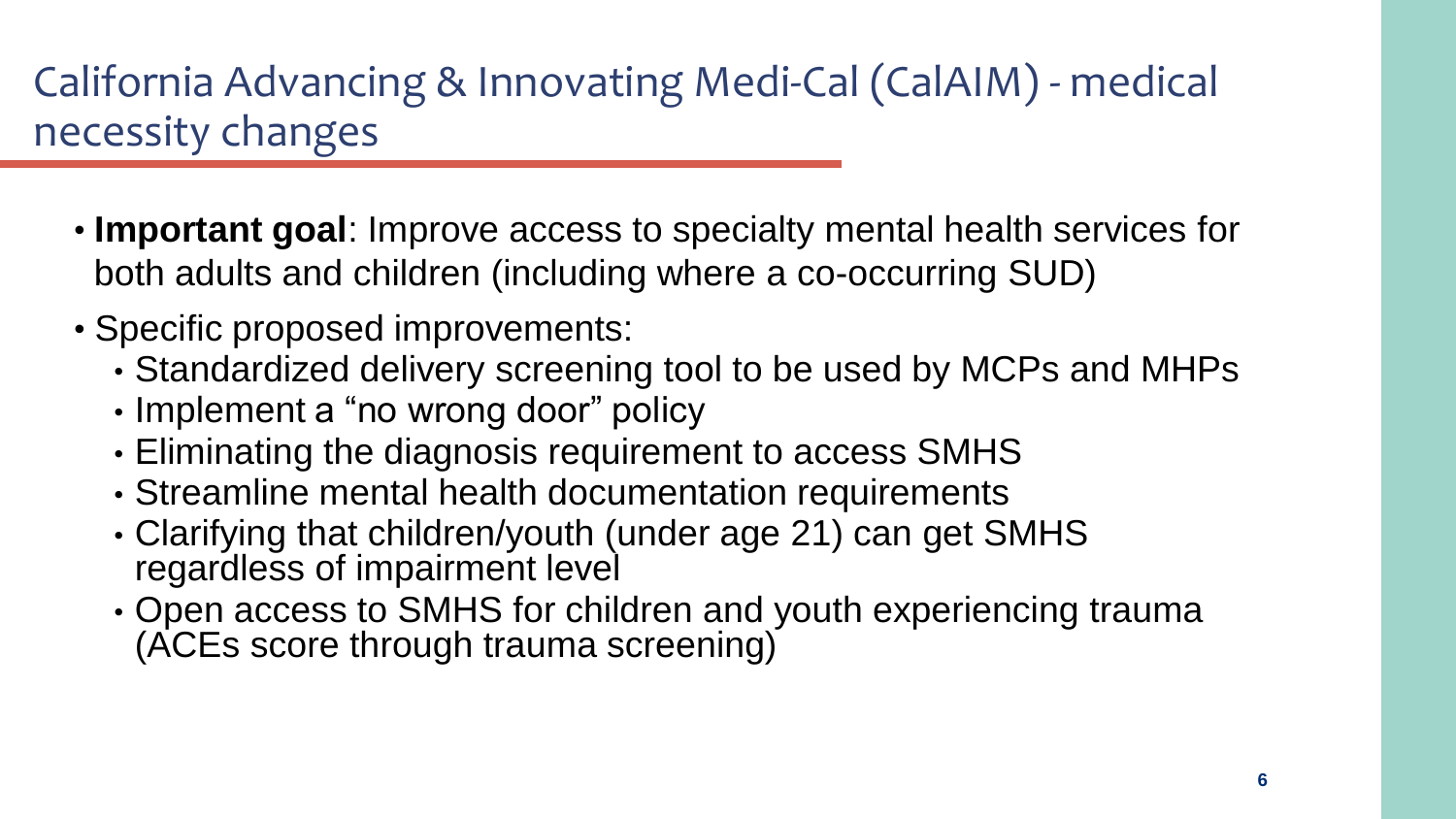#### CalAIM medical necessity – clarifications needed

Clarifications or fixes still needed to current proposal

- **Clearer plan responsibility**: MCP responsibility to provide mental health services still needs more clarity
	- What does "no wrong door" mean? Can beneficiaries simply choose which system to go to for services?
	- Children/youth expanded access to SMHS on the basis of circumstance is selective; What is the MCP obligation to these children/youth?
- **Ongoing Access:** Still need for compliance with EPSDT "medical necessity" standard for all children and youth on Medi-Cal, not just those involvement in the child welfare system or who are experiencing homelessness (e.g. juvenile justice involved, "at risk" children and youth)
	- What capacity do counties/MHPs have to serve a larger group of beneficiaries when penetration rates for SMHS have been dropping? What about access to medically necessary services for children/youth with SUD?
- **Clinical Guidance:** What are appropriate mental health services where no mental health condition or disorder exists? What clinical standards of care apply?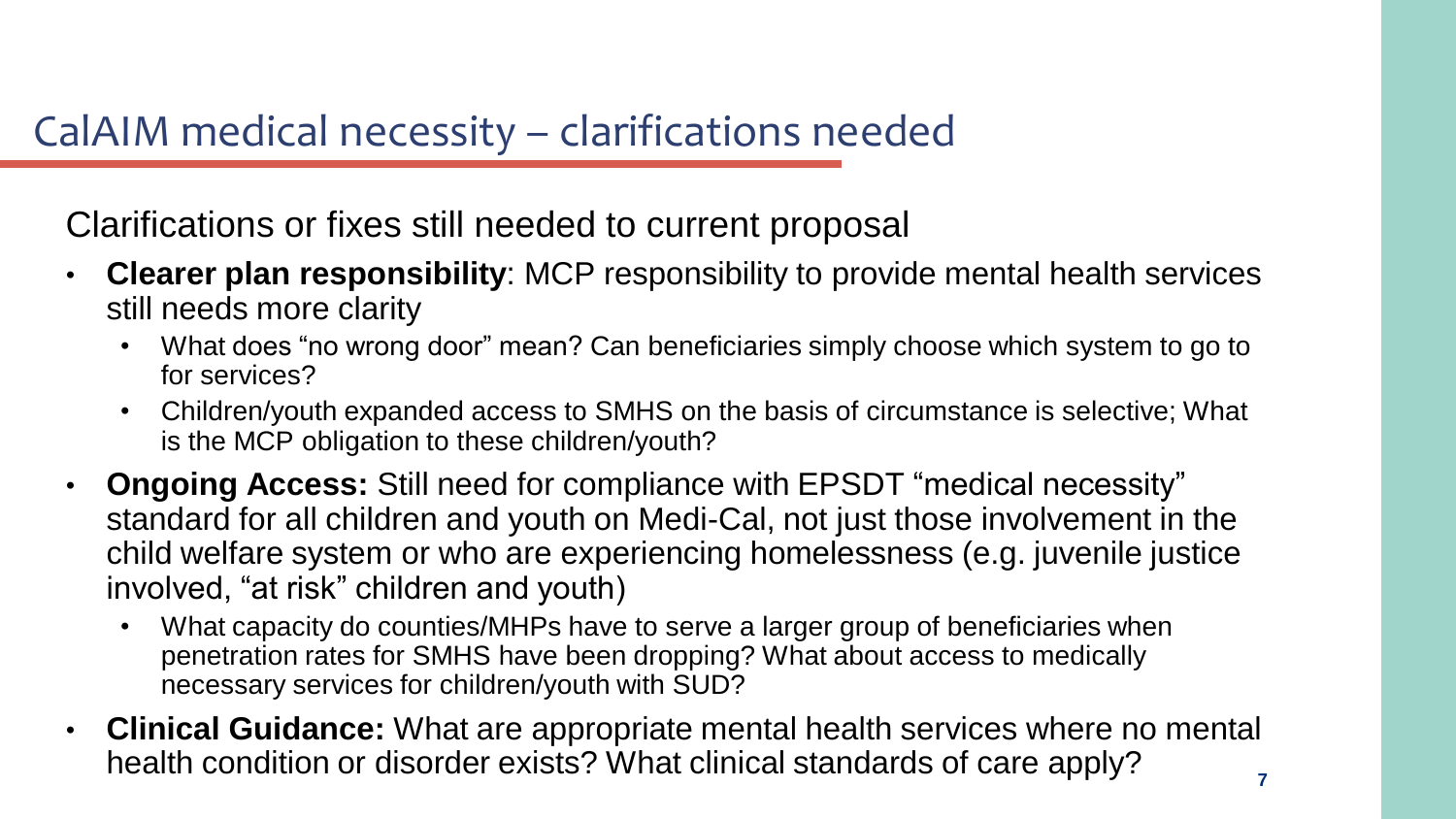#### CalAIM Trailer Bill Language concerns – medical necessity

- Reject amendments to WIC 14509.5(b)(4)
	- These amendments seek to erode the requirements in SB 1287 by excluding *all behavioral health delivery systems* from the state law medical necessity requirements
- Reject/strike DHCS TBL proposal [14184.402(a)&(b)] to require:
	- *"all medical necessity determinations, screenings, assessments, and documentation associated with covered benefits delivered in any Medi-Cal Behavioral Health Delivery System shall be made in accordance with the CalAIM Terms and Conditions and any written instructions issued by the department…"*
	- "the department *shall amend, and periodically update as it deems necessary, the medical necessity definitions, criteria, mandatory screening and transition of care tools, documentation requirements and related procedures for Medi-Cal Behavioral Health Delivery Systems*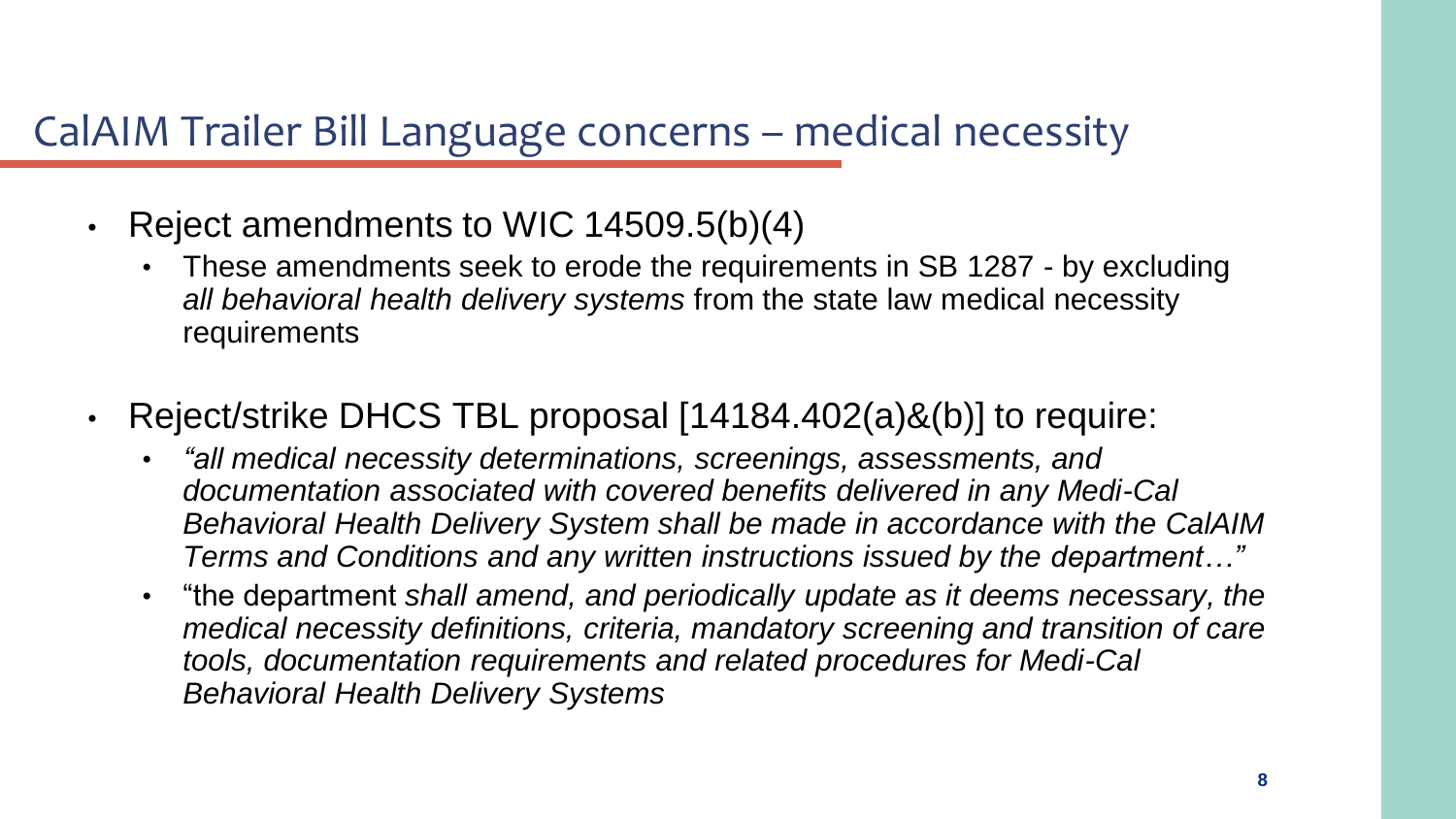- 1. Maintain "medical necessity" definitions/requirements in state law
- 2. Describe the changes in CalAIM and the waiver as behavioral health *delivery system criteria* requirements for all behavioral health services
- 3. Clarify that federal EPSDT obligations apply when determining screening, assessment and medical necessity obligations for individual behavioral health services
- 4. Clarify "no wrong door" requirements in state law
- 5. Clarify in state law (and in the waivers) that a diagnosis is not required to obtain behavioral health services from MCPs, MHPs and FFS
- 6. Clarify in state law that experiencing trauma is a condition that qualifies a child or youth to receive behavioral health services, regardless of whether they are already involved in the child welfare system or experiencing homelessness
- 7. Clarify the role of managed care plans in providing behavioral health services when Medi-Cal Behavioral Health Delivery Systems have expanded obligations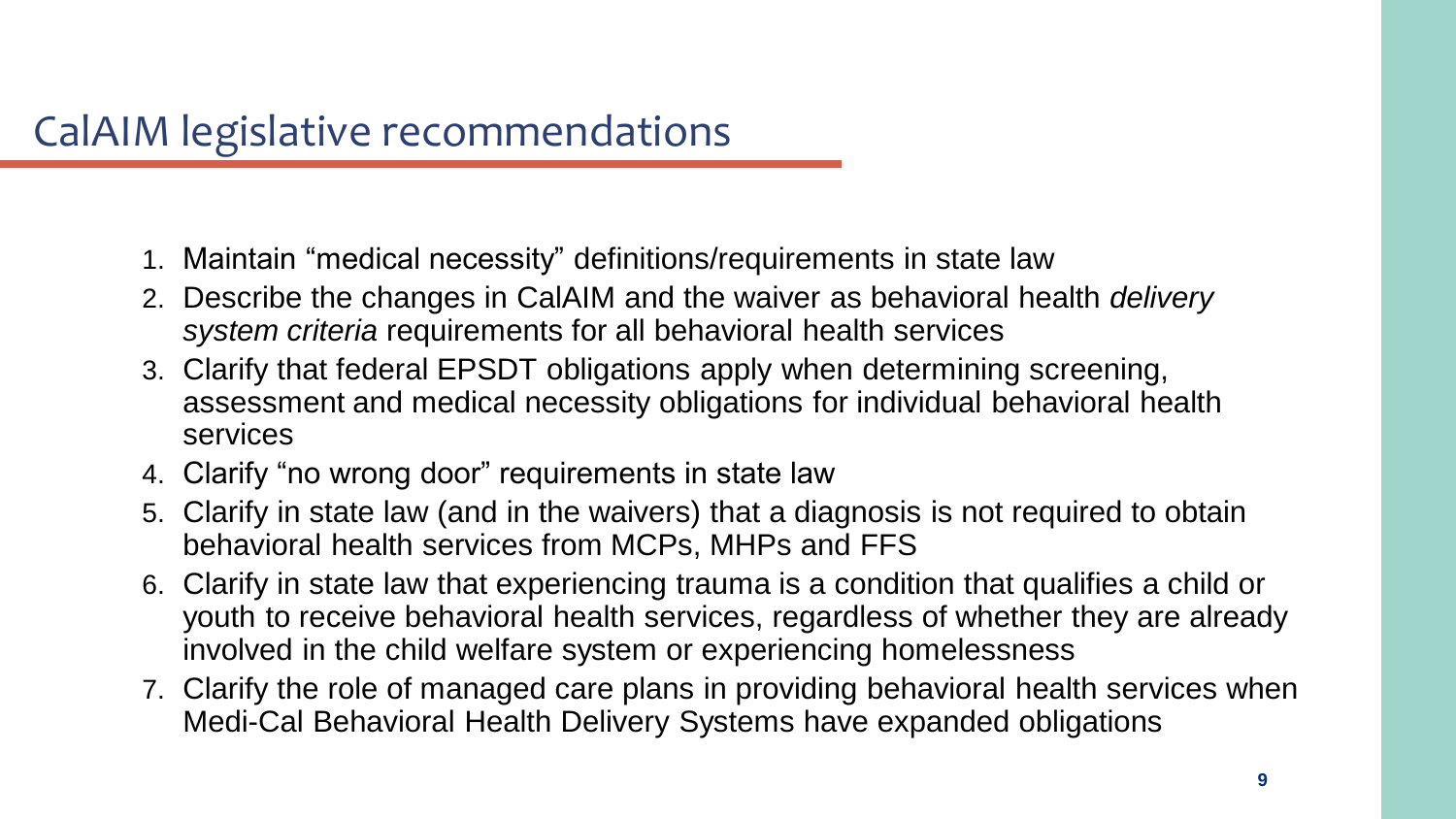## Resources

#### NHeLP:

- *[Meeting the Moment: Understanding EPSDT and Improving Implementation in](https://healthlaw.org/resource/meeting-the-moment-understanding-epsdt-and-improving-implementation-in-california-to-address-growing-mental-health-needs/) California to Address Growing Mental Health Needs[,](https://healthlaw.org/resource/meeting-the-moment-understanding-epsdt-and-improving-implementation-in-california-to-address-growing-mental-health-needs/)* (NHeLP, NCYL, CCT, 2020)
- [Medi-Cal Services Guide](https://healthlaw.org/resource/an-advocates-guide-to-medi-cal-services/) (2020)*,* Chpt. *3*
- *[Children's Mental Health Services: The Right to Community-Based Care](https://healthlaw.org/resource/childrens-mental-health-services-the-right-to-community-based-care/)* (2018)
- *[Navigating The Challenges of Medi-Cal's Mental Health Services in California: An](https://healthlaw.org/resource/navigating-the-challenges-of-medi-cals-mental-health-services-in-california-an-examination-of-care-coordination-referrals-and-dispute-resolution/)  Examination of Care Coordination, Referrals and Dispute Resolution* (2018)

HHS-CMS:

- **[EPSDT Guide for States](https://www.medicaid.gov/sites/default/files/2019-12/epsdt_coverage_guide.pdf)**
- [State Medicaid Manual,](https://www.cms.gov/Regulations-and-Guidance/Guidance/Manuals/Paper-Based-Manuals-Items/CMS021927) Chpts. 4 (Services), 5 (EPSDT)
- [Guidance on Trauma and Medicaid https://www.medicaid.gov/Federal-Policy-](https://www.medicaid.gov/Federal-Policy-Guidance/Downloads/SMD-13-07-11.pdf)Guidance/Downloads/SMD-13-07-11.pdf (2013)